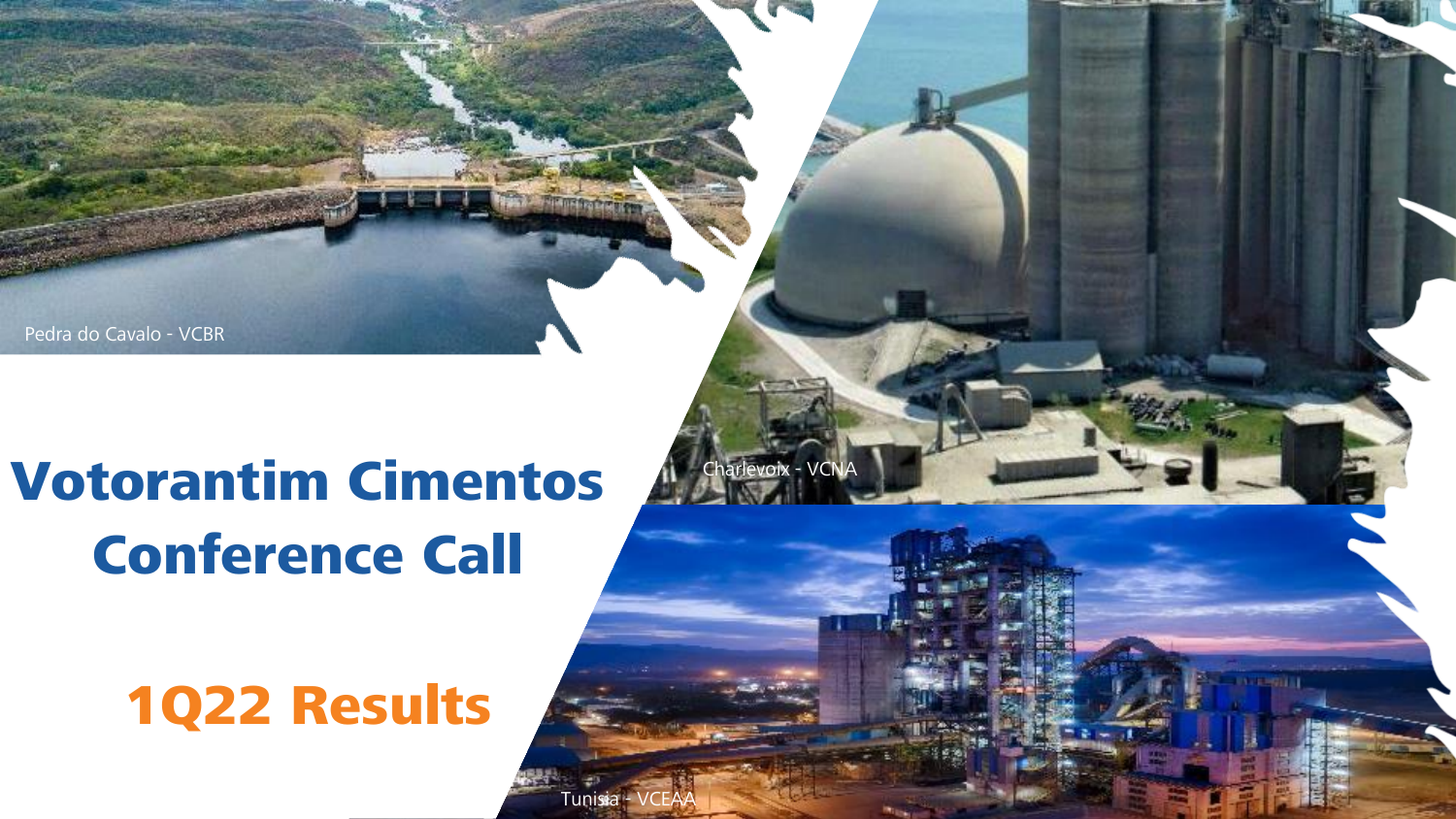



# Initial Remarks

## Marcelo Castelli Chief Executive Officer

Pecém II - VCBR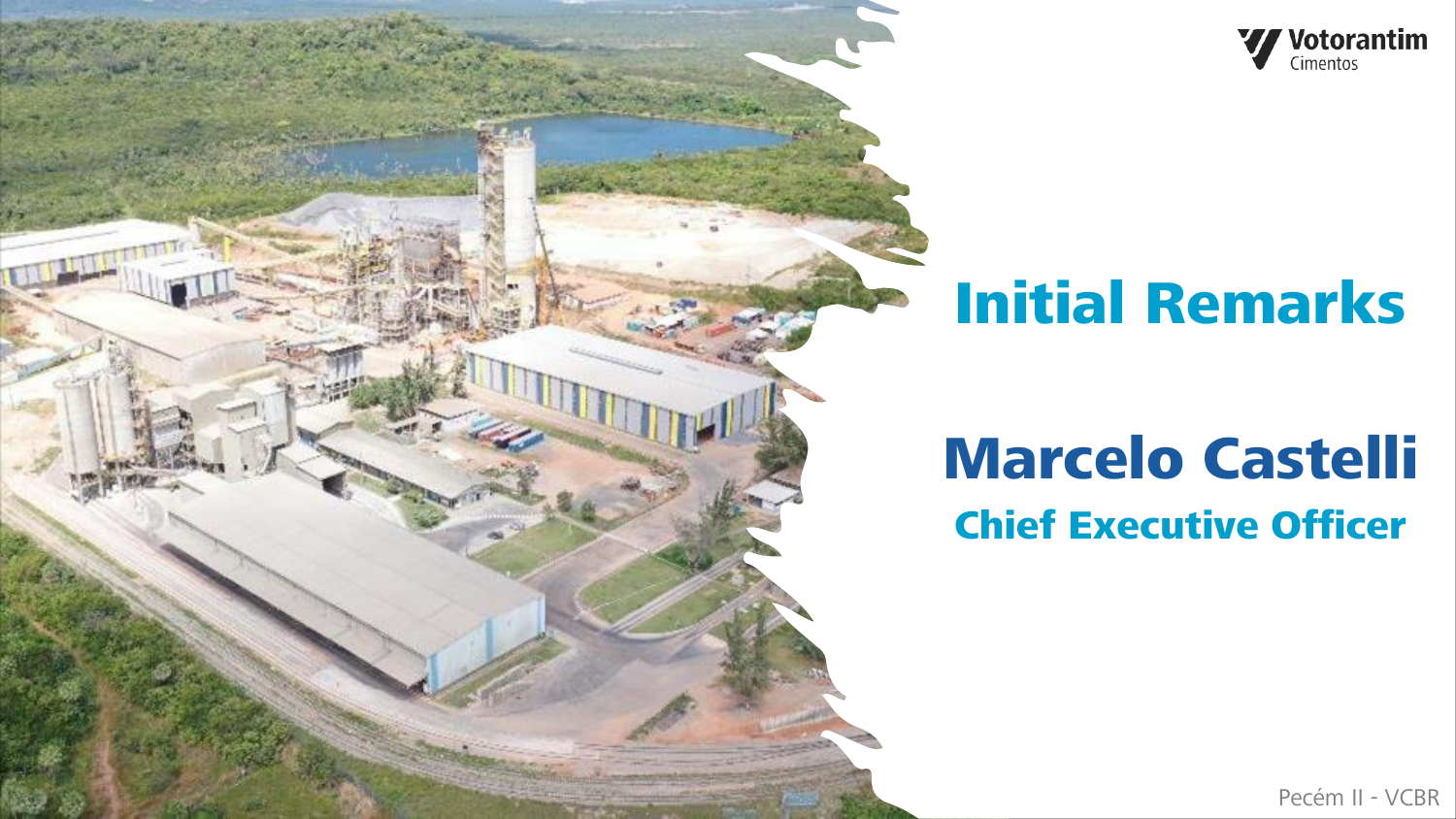## Initial Remarks & 1Q22 Business Highlights



Agreement concluded with Auren to be partner in a wind park located in the northeast of Brazil, which will enhance our renewable energy matrix with the supply of energy for VC to start in 2023



#### ESG Business Strategy

Strong top line growth due to higher volume from recent acquisitions and favorable pricing dynamic

Adjusted Ebitda impacted by cost pressure in all regions and a strong comparison base in 1Q21

Leverage ratio of 1.84x, a 0.29x increase compared to 2021 year-end, as expected on a seasonal quarter

Motz, a new digital transportation, launched in March to transform our logistic in a simpler and agile model as a new business diversification

### $m$ ctz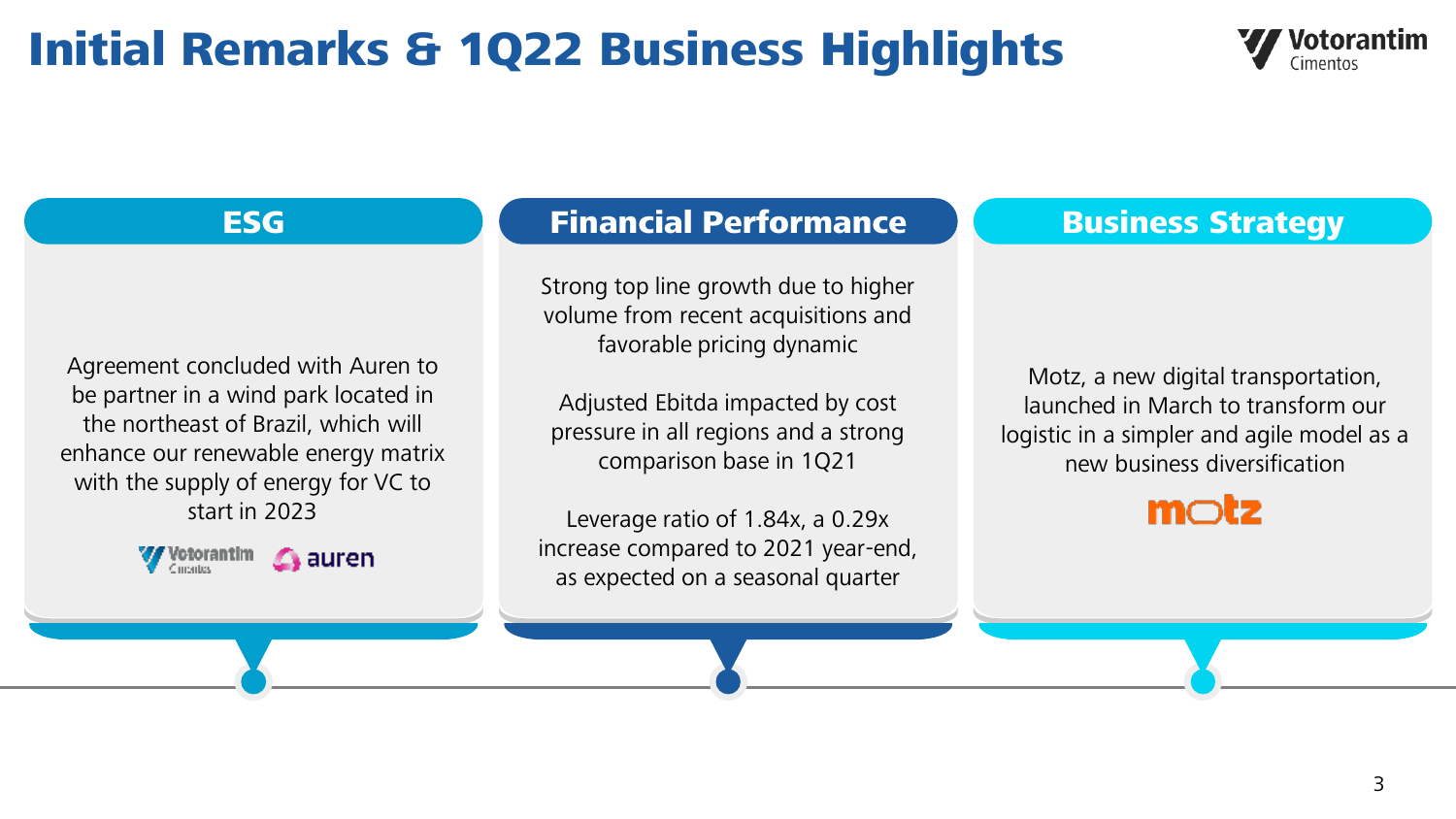

# 1Q22 Results

# Bianca Nasser

Chief Financial Officer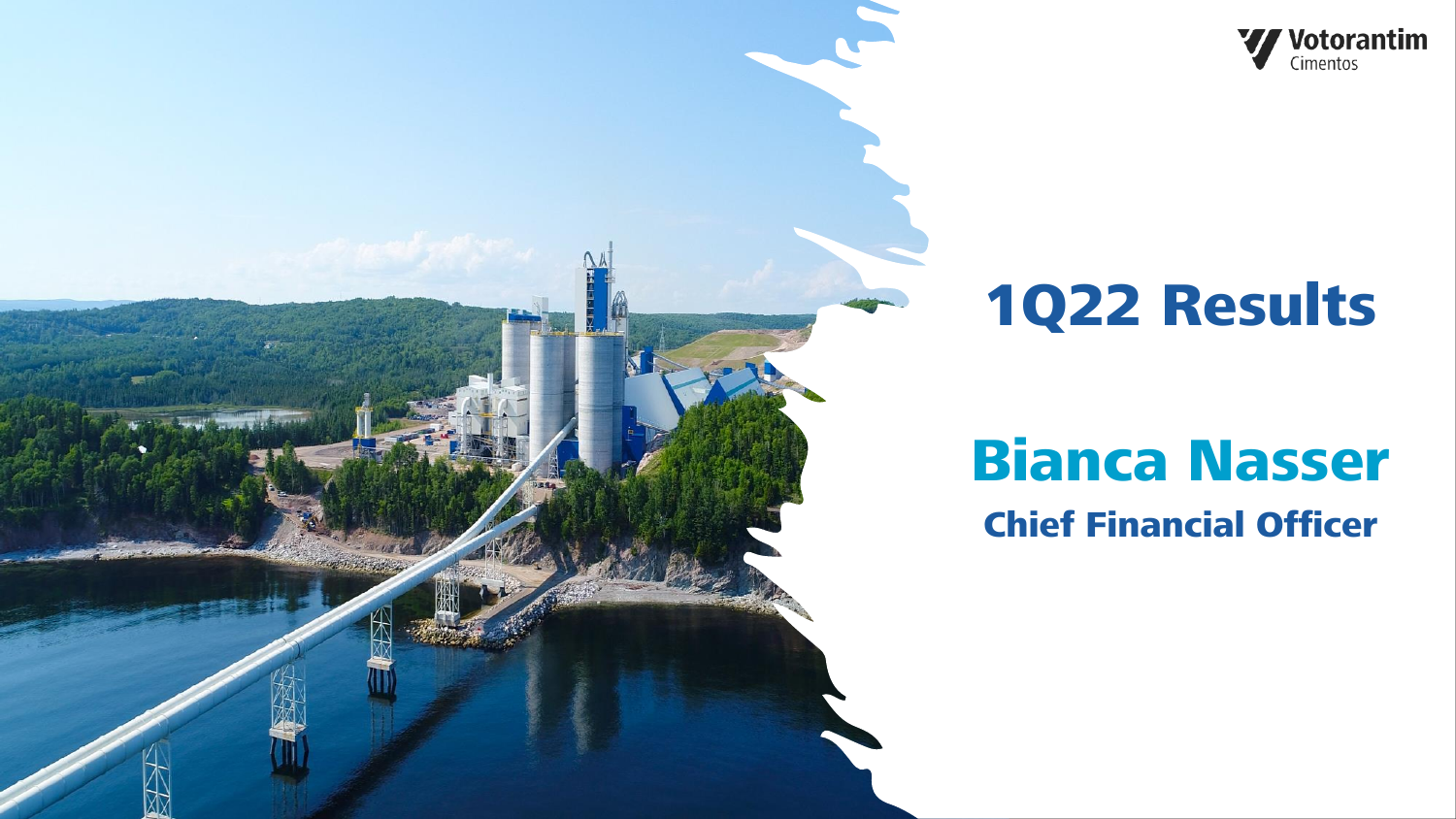## Consolidated Results

Votorantim Cimentos



(1) BRL | USD Average Exchange rate used 5.47 (1Q21) and 5.24 (1Q22) | (2) Other's net revenue is mainly due to Votorantim Cimentos Trading. Other's adjusted Ebitda is mainly due to dividends received and others non-recurring items, more information in FS 1Q22 note 4.1. 5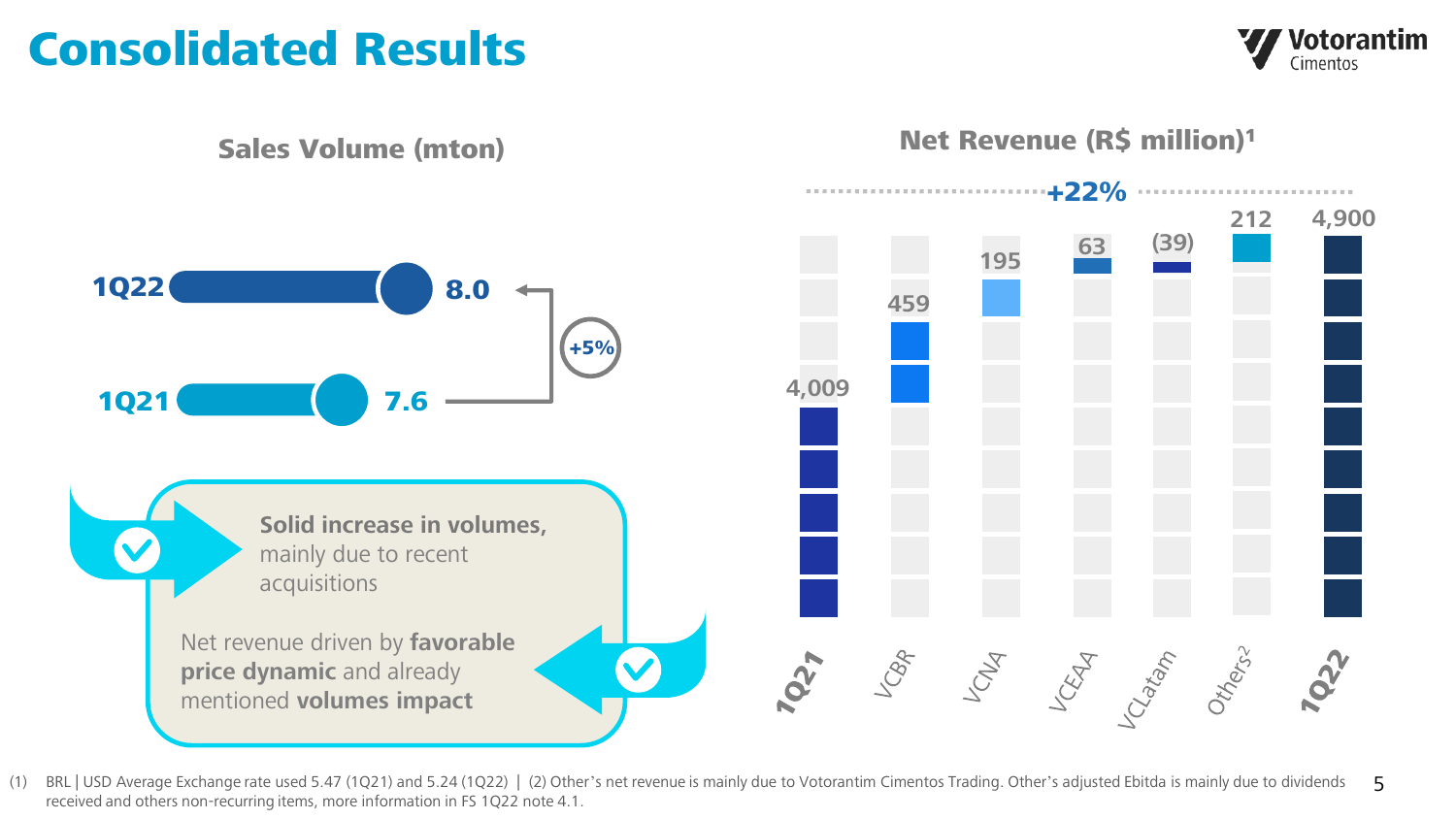## Consolidated Results

Adjusted Ebitda (R\$ million) 1



Net Income (R\$ million)<sup>1</sup>



(1) BRL | USD Average Exchange rate used 5.47 (1Q21) and 5.24 (1Q22) | (2) Other's net revenue is mainly due to Votorantim Cimentos Trading. Other's adjusted Ebitda is mainly due to dividends received and others non-recurring items, more information in FS 1Q22 note 4.1.

Votorantim Cimentos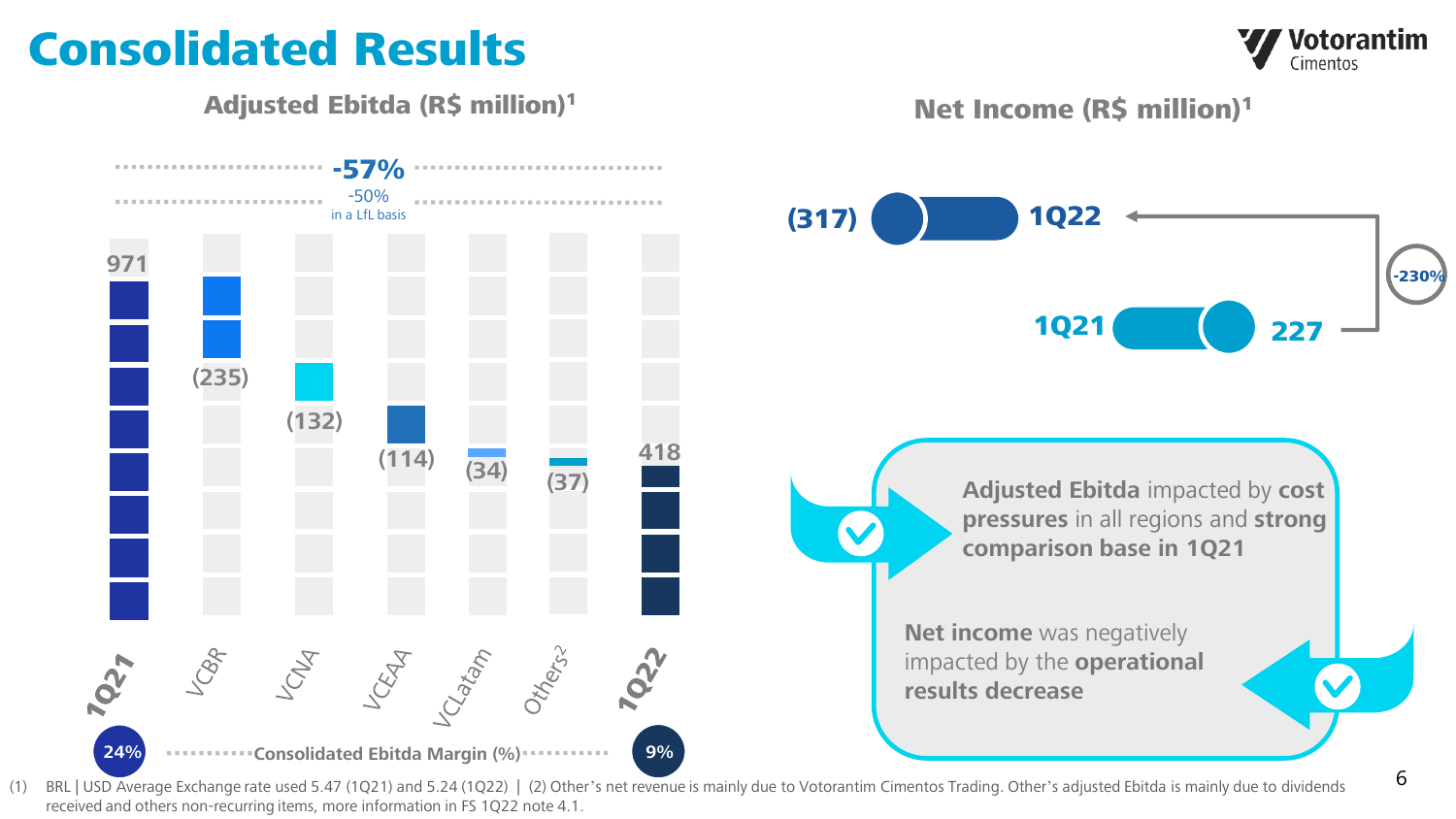





Continued favorable price dynamic despite market demand impacted by rainy season and macroeconomic scenario

### Net Revenue **Adjusted Ebitda**

Strong cost pressure impacted the operational results combined with one-off positive effect in 1Q21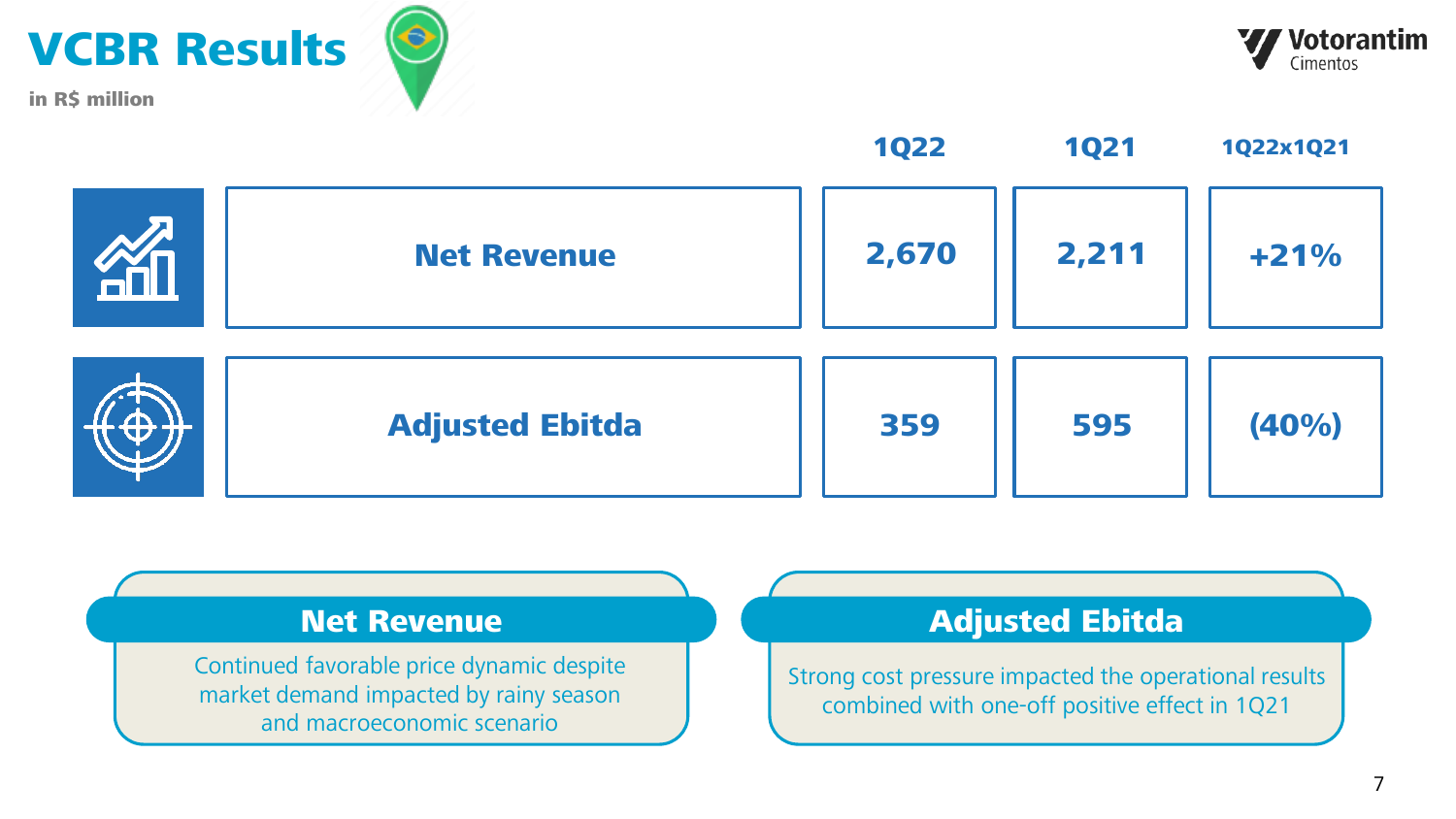





Solid market dynamic in both countries supporting prices and volume addition of recent acquisition

#### Net Revenue **Adjusted Ebitda**

Adjusted Ebitda impacted by seasonality due to harsh winter conditions, cost pressures and addition of McInnis, which offset the increase in top-line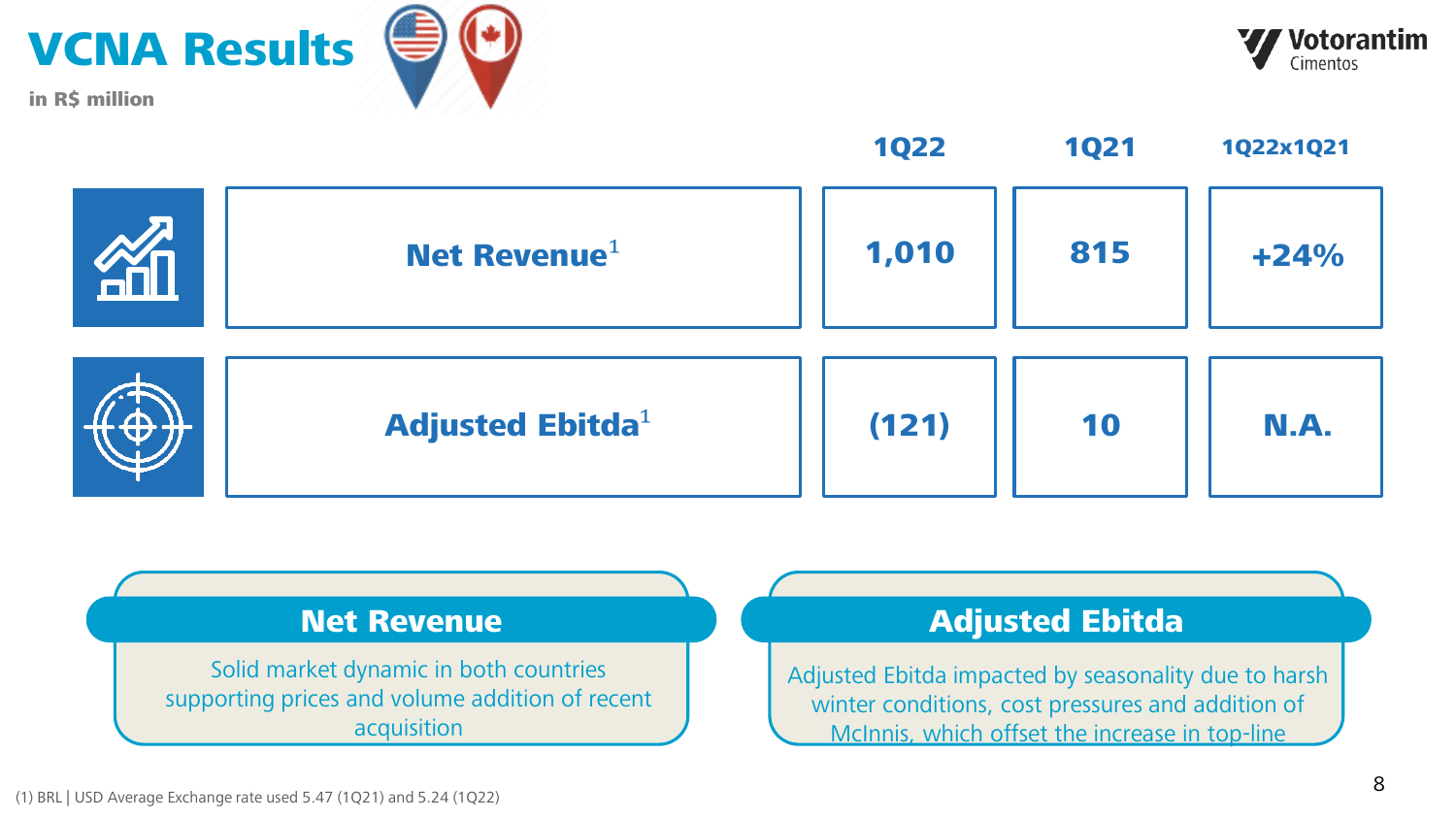



697 | 634 | +10% 133 247 (46%) Net Revenue $1$ Adjusted Ebitda $<sup>1</sup>$ </sup> 1Q22 1Q21 1Q22x1Q21

Addition of Balboa and favorable pricing dynamic in almost all countries were the main drivers for growth

### Net Revenue **Adjusted Ebitda**

Decrease due to cost pressure, truck driver´s strike in Spain in Mar/22 and gain related to asset sale in 1Q21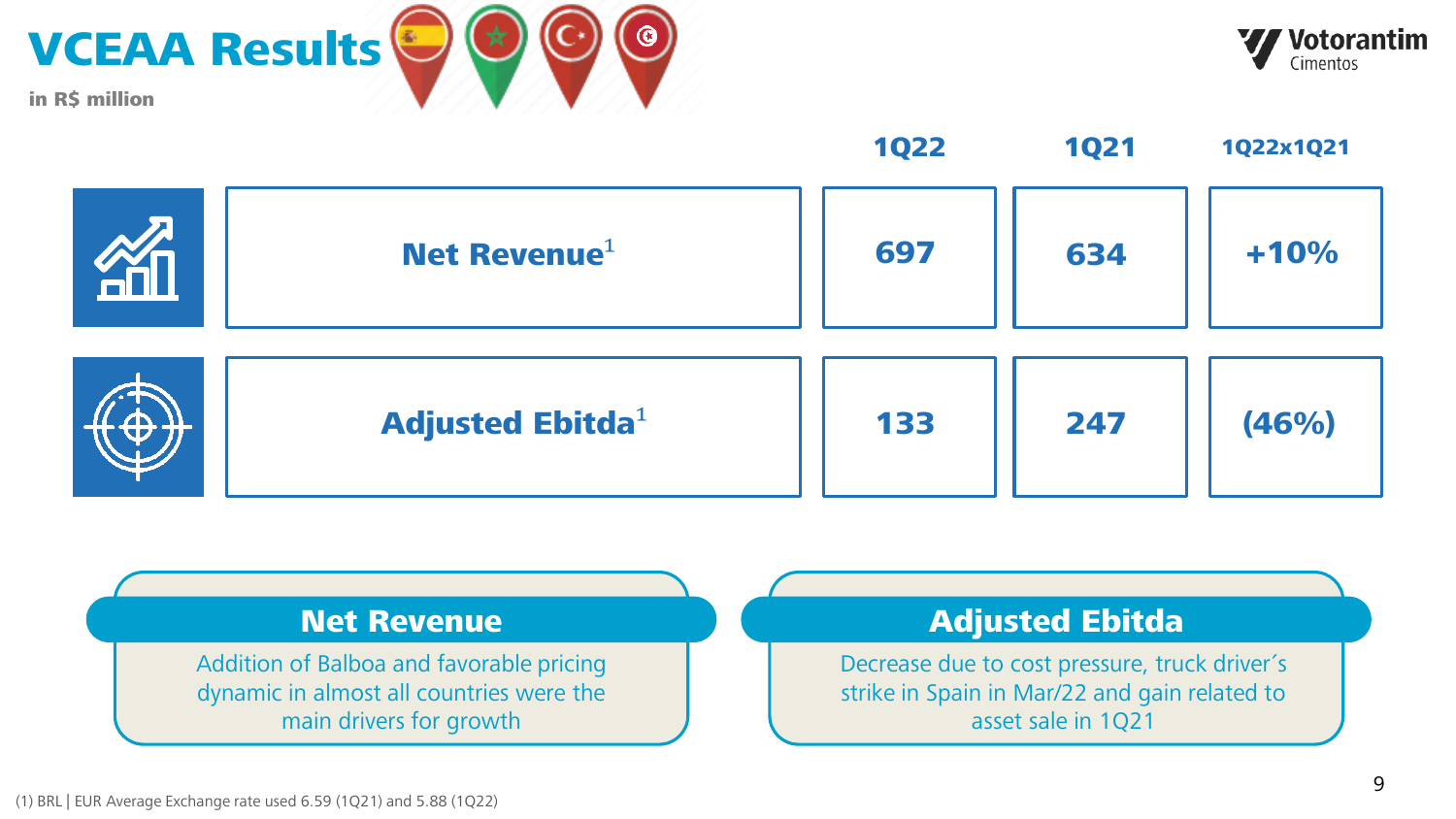





189 228 (17%) 34 69 (50%) Net Revenue $1$ Adjusted Ebitda $1$ 1Q22 1Q21 1Q22x1Q21

#### Net Revenue **Adjusted Ebitda** Bolivian market is in a positive trend however offset by more challenging scenario in Uruguay Profitability in Uruguay impacted by new entrant in the market partially offset by evolution in Bolivia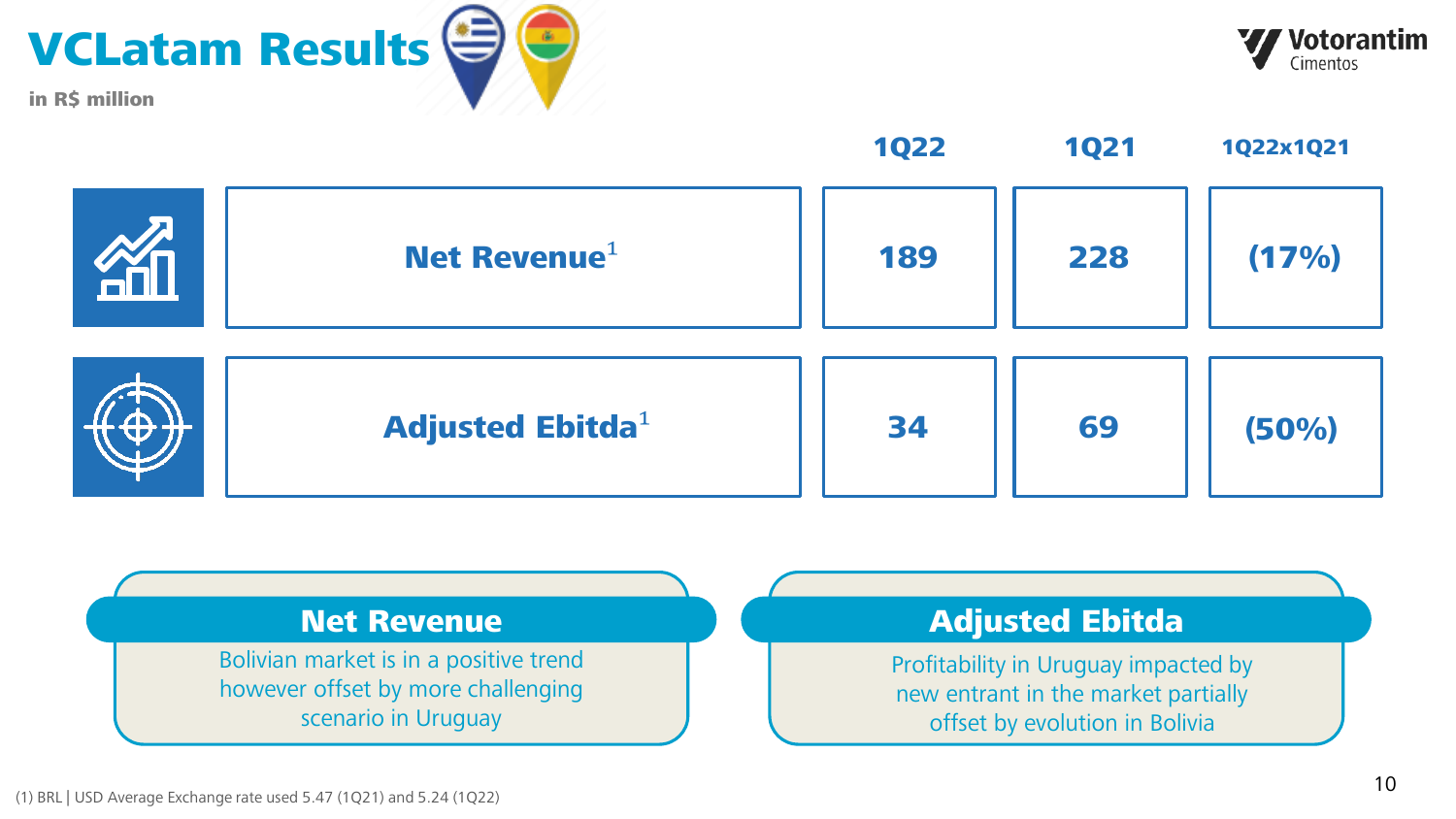## Cash Flow Generation

in R\$ billion



(1) Other items that do not impact cash generation | (2) Cash Flow from Operations

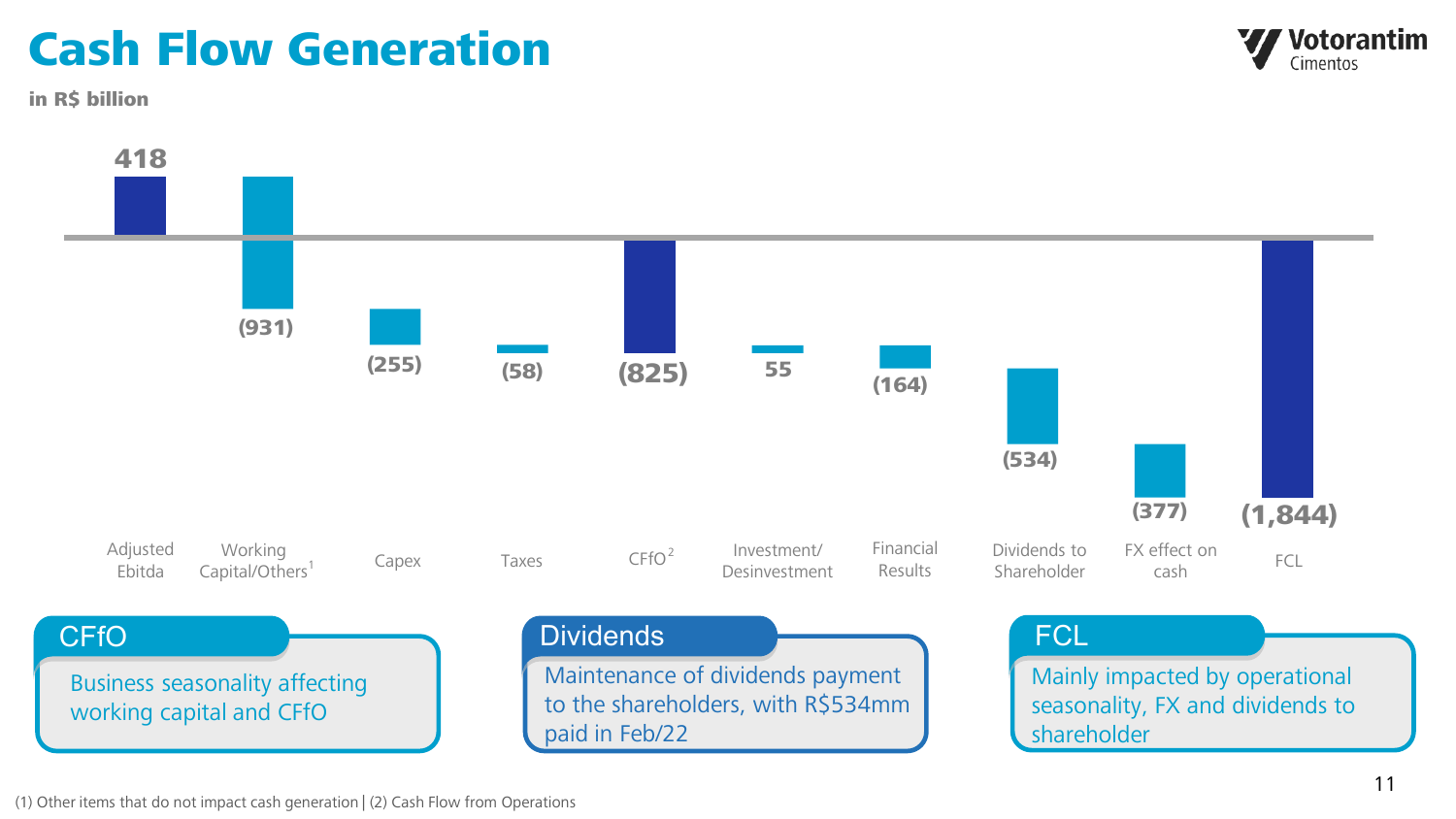## Capital Expenditure

Sustaining & Modernization





Total Capex (R\$ million)



### **Highlights**

Capex increase is mainly due to non-expansion projects due to the **recent asset acquisition** and **modernization projects** in all regions



Footprint **optimization in Uruguay** to strengthen competitiveness position and financial performance, with startup forecasted by end of 2022

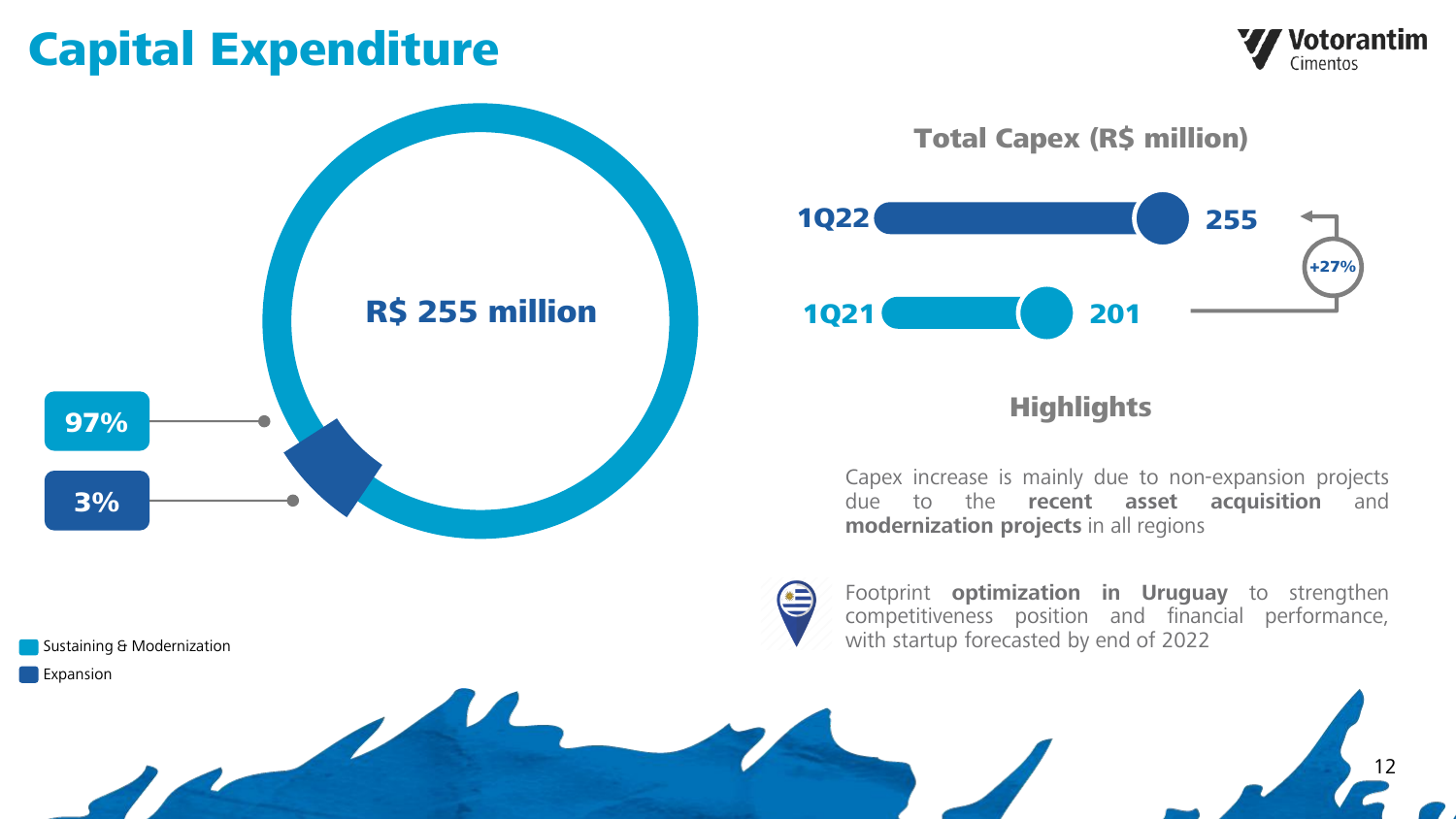## Indebtedness & Liquidity

Votorantim Cimentos



(1) Debt figures do not include leasing neither subsequent events | (2) Net debt with MTM included; | (3) EBITDA relating to foreign operations was converted to BRL considering the average exchange rates for the period.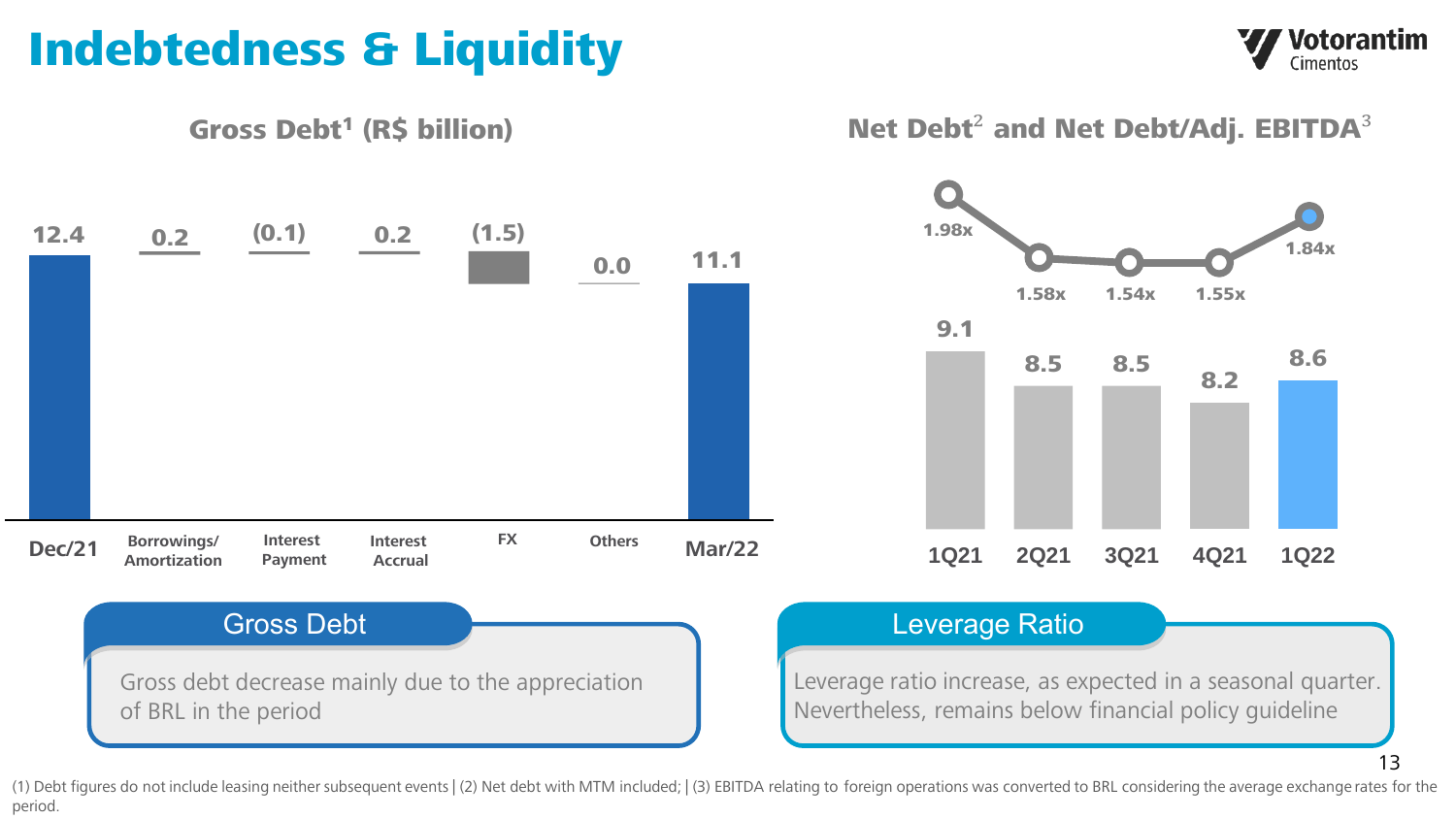## Debt Amortization Profile<sup>1</sup>

in R\$ billion





- (1) Debt figures do not include leasing but includes subsequent events after 1Q22
- (2) Cash position as of March 31, 2022

(3) Global revolving credit facility: USD 250 MM. Additionally, the committed credit facility of USD 290 MM which is due in 2024, was not considered.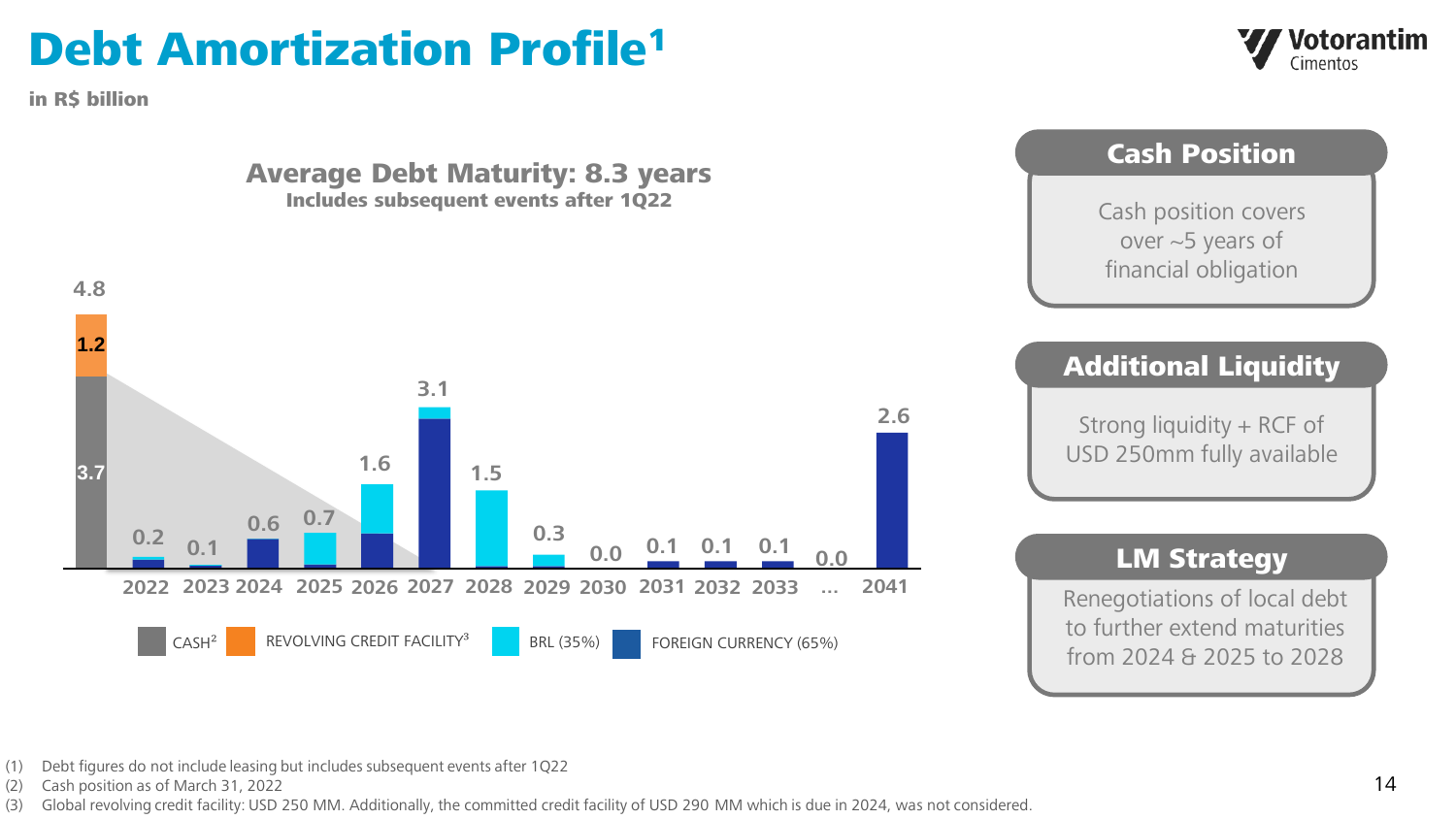

# Final Remarks

## Marcelo Castelli Chief Executive Officer

Balboa - VCEAA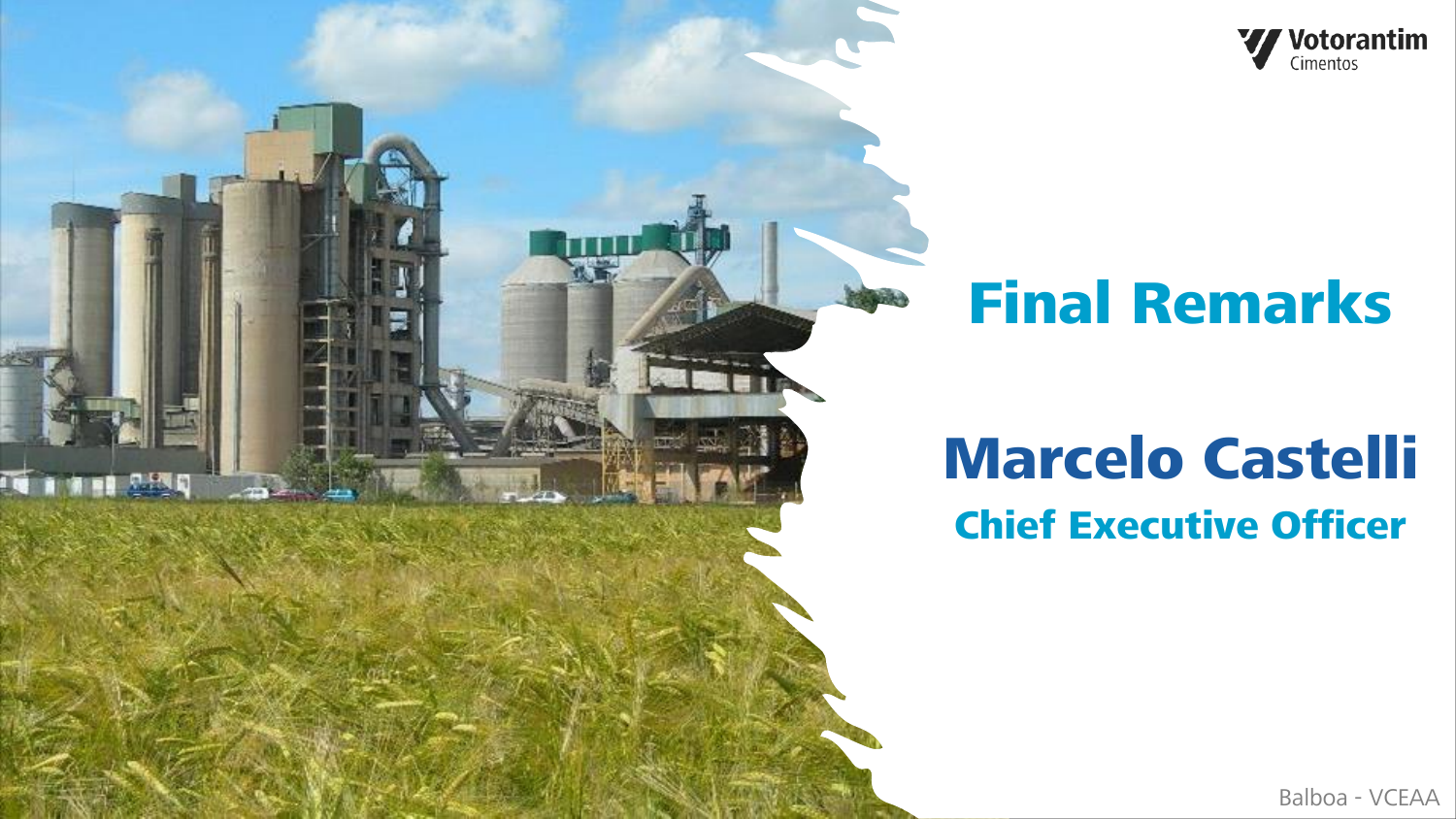## Final Remarks